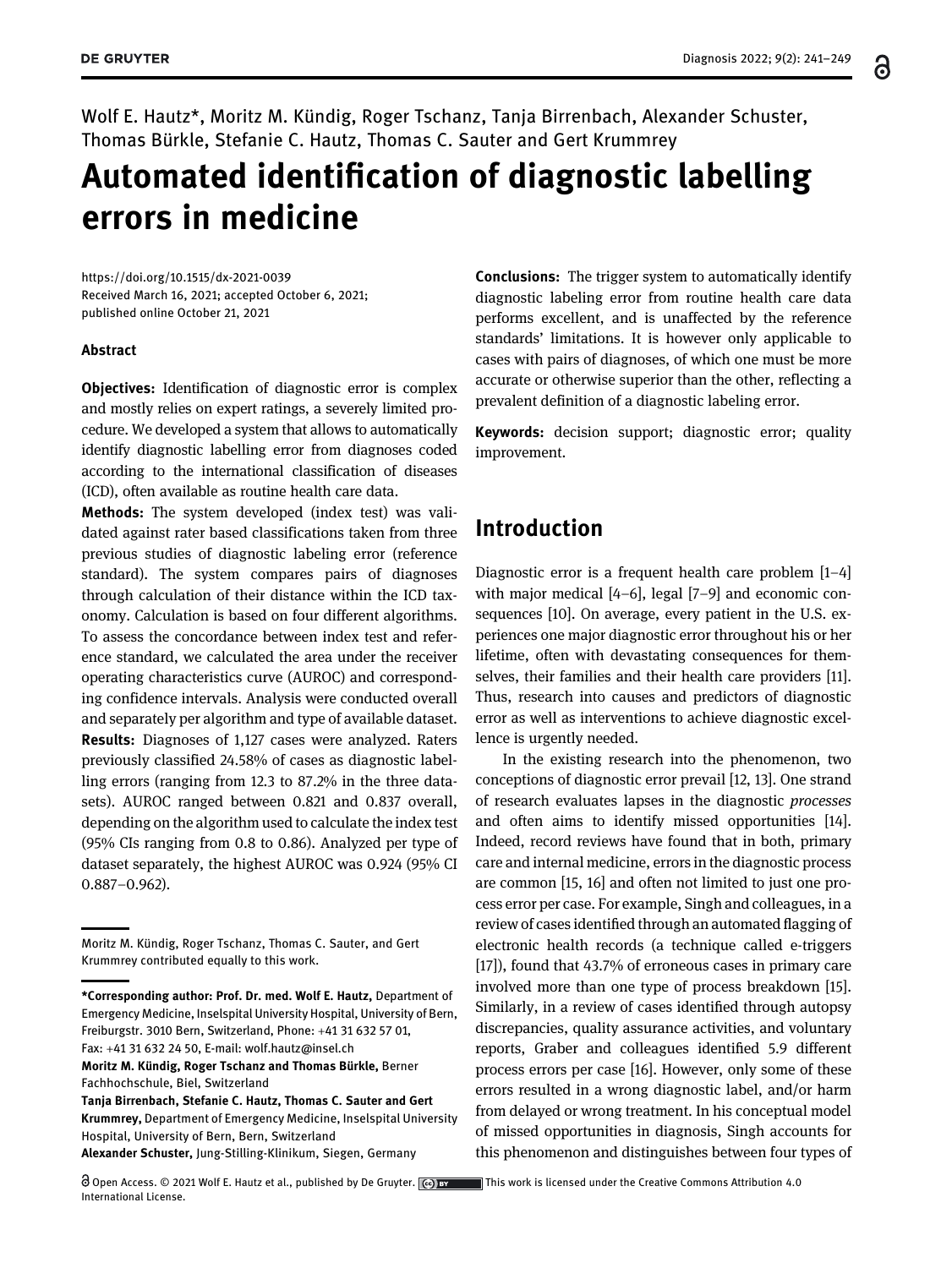errors [[18\]](#page-7-11). These are missed opportunities in diagnosis that did not result in patient harm, those that did (an entity he consequently terms "preventable diagnostic harm"), and delayed/wrong diagnosis without clear evidence of a missed opportunity, either with or without resulting harm [\[18\]](#page-7-11). This latter group of wrong diagnosis without clear evidence of a missed opportunity can be referred to as diagnostic labelling errors – the second major conception of diagnostic error (i.e. naming a disease A while in fact, it is B) [\[12](#page-7-5)]. A labelling error does not necessarily imply existence of a causative process error [[12\]](#page-7-5), but may instead also result from what Graber labelled "no-fault errors", including masked or unusual disease presentations, or error due to uncooperative or deceptive patients [[16](#page-7-9)]. Identification of a diagnostic labelling error should thus trigger a case review, because arguably, only those labelling errors that result from a process error are readily susceptible to interventions. However, the labelling error is what ultimately affects treatment and prognosis and thus results in suboptimal patient outcome [\[13\]](#page-7-6). Consequently, identification (and ultimately prevention) of labelling errors is of major importance for the patient. It is, however, only a first step on the way to identify addressable underlying causes. In that regard, identification of diagnostic labelling errors can be viewed as another trigger within Singh's concept of them (other triggers being e.g. unscheduled revisits [\[17\]](#page-7-10) or elevated PSA values without timely follow-up [[19\]](#page-7-12)). Each case identified by such a trigger should then lead to an in-depth review to identify and potentially rectify underlying process errors. Such a strategy would substantially lower the workload of chart review, because labelling errors have been identified in between 2 and 35% of cases, depending on medical speciality and context [\[20\]](#page-7-13).

Existing research into labelling errors often compares first diagnoses to final, confirmed or otherwise more secure diagnoses. Next to triggering chart reviews, studies evaluating concordance between first and later diagnoses have also been used to identify associations between labelling errors and hospital length of stay [\[4](#page-7-1), [21\]](#page-7-14), mortality [\[4](#page-7-1), [22](#page-7-15)], costs [\[23\]](#page-7-16), or type and size of hospital [\[24\]](#page-7-17). Such comparisons are typically conducted by a group of expert raters, a method with several disadvantages:

- The method is tedious, requires substantial expert contribution and thus does not scale well to larger datasets.
- Rater based identification of labelling errors are subject to hindsight-, and outcome bias [\[25\]](#page-7-18).
- Rater agreement is often limited [\[4](#page-7-1), [25,](#page-7-18) [26](#page-7-19)].
- The procedure introduces a substantial temporal delay between a patient being seen and the evaluation of his

or her diagnosis, because it requires rater recruitment, training and the actual ratings.

Taken together, all the above disadvantages explain why measurement of diagnostic labelling errors is hardly incorporated into routine quality evaluations in healthcare and has not been established as another trigger tool in diagnostic safety management and research.

Beyond the field of labelling errors in clinical practice, rater based comparison of actual vs. correct diagnoses is also used in competence assessments of health care professionals, research into such assessments and research into the cognitive psychology of diagnostic reasoning. Here, case vignettes are frequently used (e.g. Refs. [27–[30](#page-7-20)]) and a known, correct diagnosis for each vignette is then compared to the actual diagnosis of study participants. Similar designs are used when evaluating the accuracy of diagnostic decision support systems (for a review see Ref. [[31](#page-7-21)]) and patient employed symptom checkers (for a review, see Ref. [\[32\]](#page-8-0)). All of the above research requires comparison of two diagnoses and their classification as either identical or discrepant. Thus, the shortcomings of rater based comparisons of two diagnoses are relevant to a large audience, and to fields of research as different as diagnostic quality management, health professions assessment and medical decision support.

To address the shortcomings of rater based identification of diagnostic labelling errors, we developed an automated scoring system. The system (i) compares pairs of diagnoses, (ii) quantifies their degree of discrepancy and (iii) allows classifying them as either similar or discrepant, based on pre-specified values for either sensitivity or specificity of such classifications. Here, we describe and validate this automated scoring system.

### Materials and methods

#### Classification of disease similarity

We developed a web based computer program that compares pairs of diagnoses coded according to WHOs international classification of diseases (ICD). The similarity between two given ICD-codes is determined in four different ways, described in the following.

The current ICD version 10 is a uniaxial and non-hierarchical classification system, which contains 22 disease chapters (e.g. chapter IV: metabolic diseases), subdivided into 261 disease groups (e.g. E10 to 14: diabetes mellitus). These are further subdivided into 2,037 categories (e.g. E 10.-: primary insulin dependent diabetes mellitus), finally classifying each disease by one of 12,161 specific four-digit codes (e.g. E10.1: primary insulin dependent diabetes mellitus with ketoacidosis). The whole classification system can be depicted as a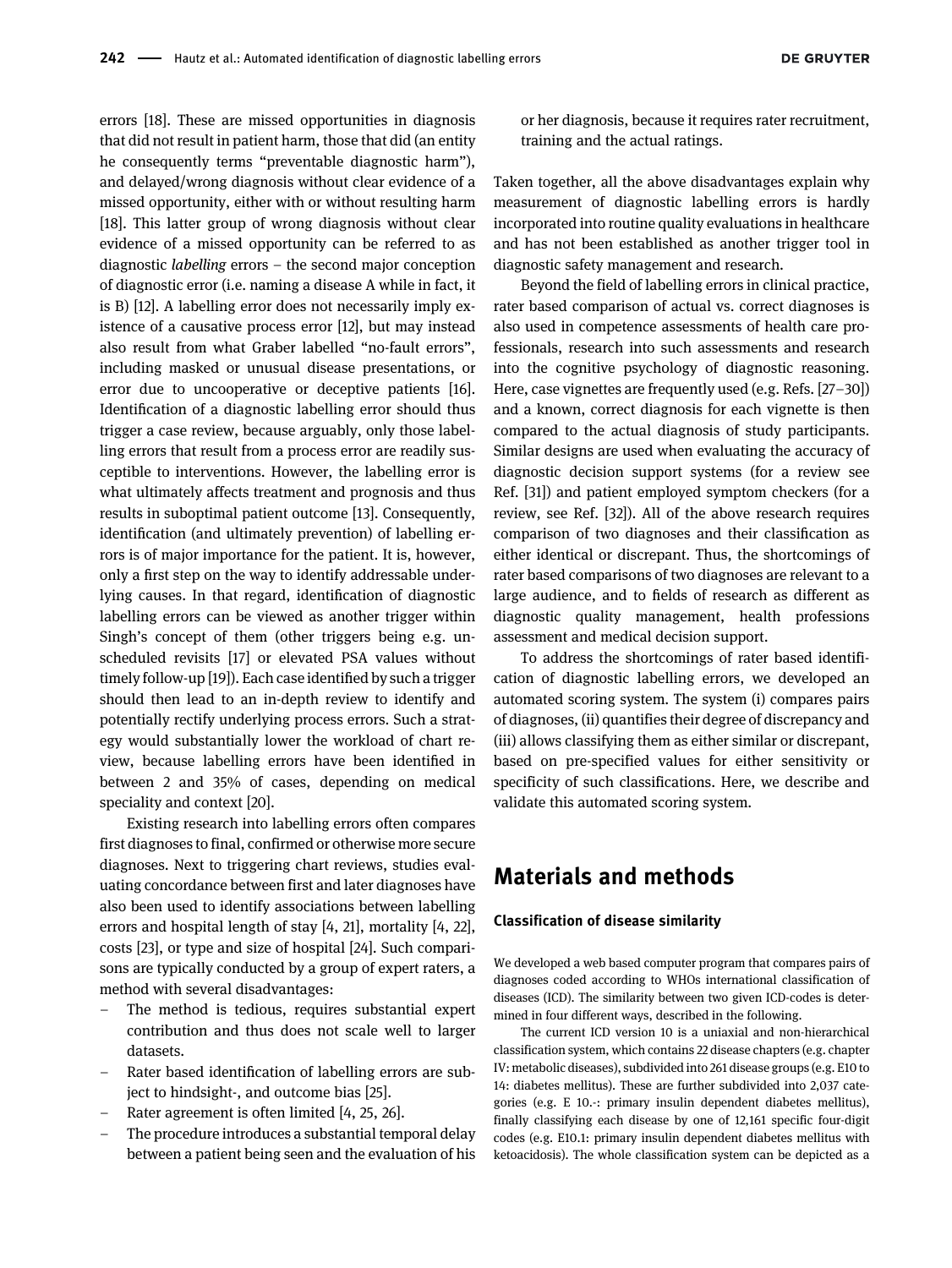

#### <span id="page-2-0"></span>Figure 1: Example of an ICD taxonomy.

Dotted line: distance between two given exemplary diagnosis within this taxonomy is determined by counting the edges of the shortest path connecting them. Bold line: alternatively, the edges on the shortest connecting path between any two diagnoses can be determined by summing the weights of the edges connecting them.

graph [\(Figure 1\)](#page-2-0). A simple way (termed steps in the following) to determine the similarity of two given diseases is to count the edges on the shortest path connecting them (depicted as a dashed line in [Figure 1](#page-2-0)).

A slightly more complex approach allows adjusting for medical similarity by assigning different weights for each type of edge (for an example, see [Figure 1\)](#page-2-0). For example, one could argue that misdiagnosing one metabolic disease as another metabolic disease is less problematic then classifying a metabolic disease as a neoplasm. This medical similarity can be represented by assigning the edges connecting chapters of the ICD a higher weight than the edges connecting diseases within a chapter (depicted by the bold line in [Figure 1\)](#page-2-0). Similarity of two diseases is then determined by summing the weights of the edges on the shortest path connecting the two diseases (an approach termed weights below).

Two more approaches originate from research into natural language processing. The approach devised by Wu and Palmer (thus labelled WuPalmer below) accounts for the position of two given concepts in the classification hierarchy relative to the position of their least common subsumer (i.e. their most specific common ancestor) [\[33,](#page-8-1) [34](#page-8-2)]. The score devised by Li and colleagues (termed Lietal) adapts this approach by combining the shortest path length and the depth of the subsumer nonlinearly, thus better reflecting human similarity ratings [\[35,](#page-8-3) [36\]](#page-8-4).

#### Validation

To assess the performance of each of the four different algorithms steps, weights, WuPalmer and Lietal, we applied each one to three different datasets, two of which have been previously published. Each of these three datasets contains pairs of diagnoses that were

previously rated by at least two experts as either similar or discrepant, a rating we used as reference standard to evaluate the four algorithms against. Notably, it is the free text diagnoses that were assessed by raters as similar or discrepant, not their ICD codes.

The first dataset, termed clinical, contains first and final primary diagnoses of 755 patients that presented to an emergency room and were subsequently hospitalized to an internal medicine ward [\[4](#page-7-1)]. Patients presented with a broad variety of specific and non-specific chief complaints [\[26\]](#page-7-19) and were diagnosed with a multitude of conditions across the spectrum of internal medicine. Three trained raters independently classified the pair of ER admittance diagnosis and internal medicine discharge diagnosis as either similar or discrepant, based on a previously validated scheme [\[37\]](#page-8-5). Discrepancies between raters were subsequently discussed and resolved.

The second and third dataset resulted from studies of clinical reasoning in advanced medical students and are thus termed educational. The second dataset stems from a study of 20 advanced medical students who each diagnosed six virtual patients with shortage of breath for a variety of reasons in a previously validated computerized assessment of diagnostic reasoning [\[38](#page-8-6)], resulting in 120 pairs of diagnoses. The true diagnosis of each of these six patients has been validated by 20 expert physicians [\[38](#page-8-6)]. Three expert raters scored each pair of diagnoses as either similar or discrepant, disagreements were again resolved by discussion and consensus.

The third dataset stems from a study of 51 advanced medical students who each diagnosed eight virtual patients either individually (17 students) or in pairs of two (34 students in 17 pairs), resulting in a total of  $34 \times 8=272$  pairs of diagnoses. Chief complaints and correct diagnoses were dispersed across the spectrum of internal medicine. Again, three expert raters scored each pair of diagnoses as either similar or discrepant, disagreements were resolved by discussion and consensus.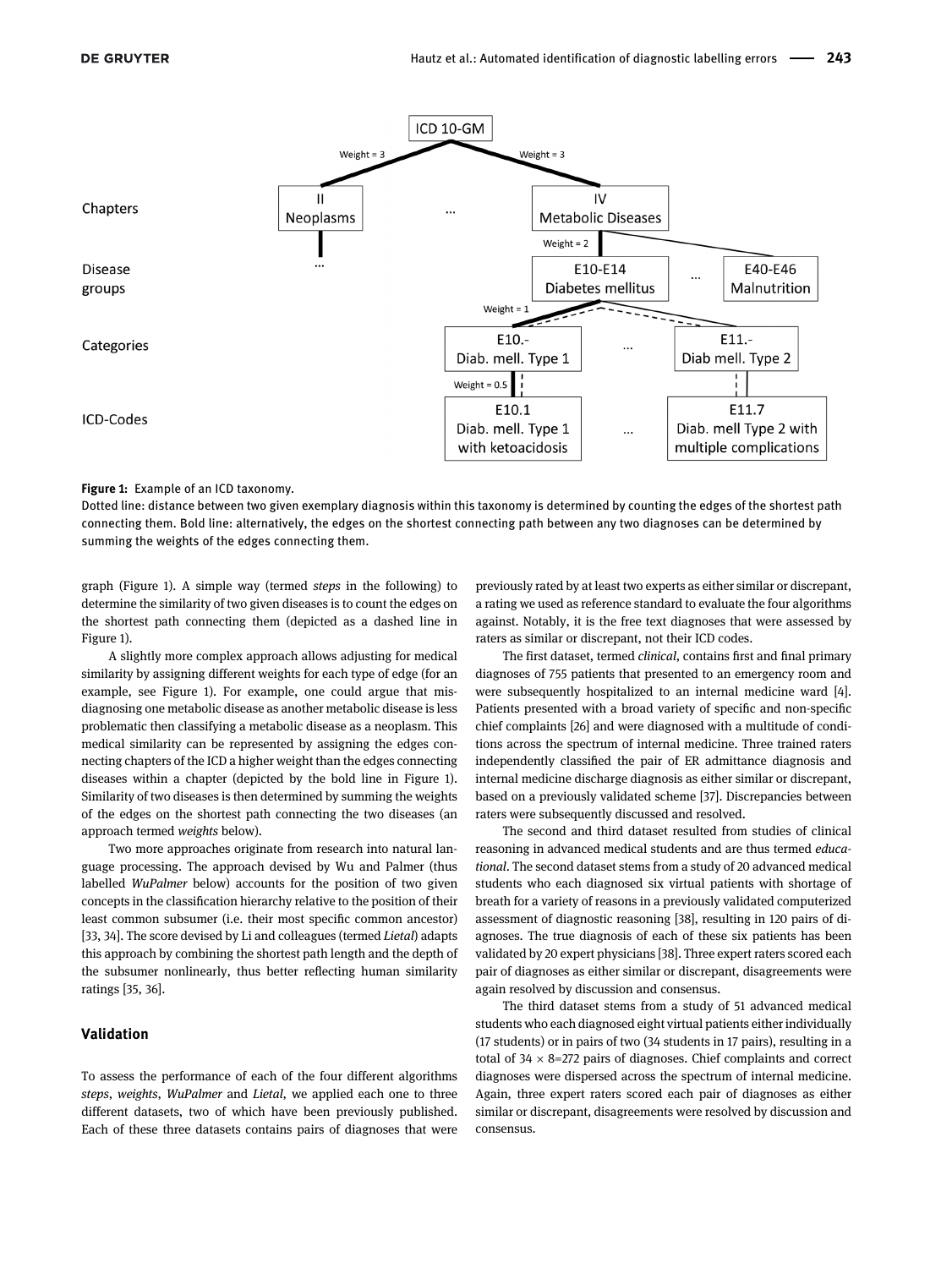All diagnoses used in the study were ICD coded by one of two trained physicians. After coding a random sample of 10% of all diagnoses independent and in duplicate according to a predefined scheme, we assessed their coding agreement as excellent (kappa=0.96). The remaining diagnoses were then evenly split between raters and coded individually.

Because this paper reports a reanalysis of previously collected datasets, we did not obtain ethical approval for the conduct of this study. The three original studies collecting the datasets used here have all obtained ethical approval and informed participant consent.

#### Statistical analysis

The existing rater based evaluations of pairs of diagnoses as either discrepant or similar were used as reference standard. We quantified semantic similarity of the diagnoses within each pair through each of the four approaches detailed above (steps, weights, WuPalmer and Lietal) and computed sensitivity and specificity for each of these approaches in comparison to the reference standard. We calculated receiver operating characteristics (ROC) curves, and estimated the area under the curve (AUC) and its 95% confidence interval. We further tested for a significant difference towards the null hypothesis (i.e. that the approach under evaluation is no better than throwing a coin in determining whether two given diagnoses are discrepant). All analyse were computed in IBM SPSS Statistics version 25 and conducted for the clinical end educational datasets separately as well as for the pooled data from all of the validation datasets.

### Results

The web based computer program that compares pairs of diagnoses coded according to the ICD is available for free and public use online at [https://simple.right-icd.de](https://right-icd.de/). The program supports diagnoses coded in different versions of the ICD, such as versions 9 and 10. The following results were obtained for diagnoses coded in ICD, German modification, version 10. [\[39\]](#page-8-7), which is similar to other versions of ICD 10 (such as e.g. the "clinical modification" frequently employed in the U.S.) with regard to the four digit codes of diagnoses.

A total of 1,172 pairs of diagnoses were available for analysis [\(Table 1](#page-3-0)). In the second dataset, 11 students only provided a diagnosis in five out of six cases, resulting in 109 out of 120 pairs of diagnoses being available for analysis.

The performance (i.e. the ability to discriminate between similar and discrepant diagnoses) of all four algorithms evaluated was high, ranging from an AUC of 0.821–0.835 ([Table 2\)](#page-3-1). The corresponding ROC curves are depicted in [Figure 2.](#page-4-0) AUC further increases when educational and clinical datasets are analysed separately. The highest AUC observed was 0.924 for the weights algorithm

<span id="page-3-0"></span>Table 1: Datasets used to validate the automated identification of diagnostic labelling errors.

| Data-set     | Type        | <b>Size</b>                                                                                           | Pairs of diagnoses <sup>a</sup> | <b>Cases with diagnoses</b> |                   | <b>Prevalence of error</b> |
|--------------|-------------|-------------------------------------------------------------------------------------------------------|---------------------------------|-----------------------------|-------------------|----------------------------|
|              |             |                                                                                                       |                                 | Similar                     | <b>Discrepant</b> |                            |
| 1            | Clinical    | Seven hundred and fifty five patients,<br>admission and discharge diagnosis                           | 755 (100%)                      | 662                         | 93                | 12.30%                     |
| 2            | Educational | Twenty advanced students diagnosing<br>six virtual patients each                                      | 109 (90.34%)                    | 14                          | 95                | 87.20%                     |
| 3            | Educational | Fifty one advanced students diagnosing<br>8 virtual patients alone [17] or<br>in pairs (34; 17 teams) | 272 (100%)                      | 180                         | 92                | 66.2%                      |
| <b>Total</b> |             |                                                                                                       | 1,127 (98.26%)                  | 850                         | 277               | 24.58%                     |

<sup>a</sup>Percentages refer to pairs of diagnoses with complete data available for analysis. Bold values signify the column total.

<span id="page-3-1"></span>Table 2: Performance of four algorithms overall, and by type of dataset.

| <b>Algorithm</b> |                        | Area under the curve AUC and (95% confidence interval) |                                  |
|------------------|------------------------|--------------------------------------------------------|----------------------------------|
|                  | Overall                | <b>Clinical dataset only</b>                           | <b>Educational datasets only</b> |
| <b>Steps</b>     | $0.835(0.812 - 0.859)$ | $0.853(0.822 - 0.884)$                                 | $0.92(0.88 - 0.959)$             |
| Weights          | $0.830(0.806 - 0.854)$ | $0.856(0.826 - 0.887)$                                 | $0.924(0.887 - 0.962)$           |
| Lietal           | $0.821(0.797 - 0.845)$ | $0.856(0.825 - 0.887)$                                 | $0.923(0.855 - 0.962)$           |
| WuPalmer         | $0.821(0.797 - 0.846)$ | $0.856(0.825 - 0.887)$                                 | $0.923(0.855 - 0.962)$           |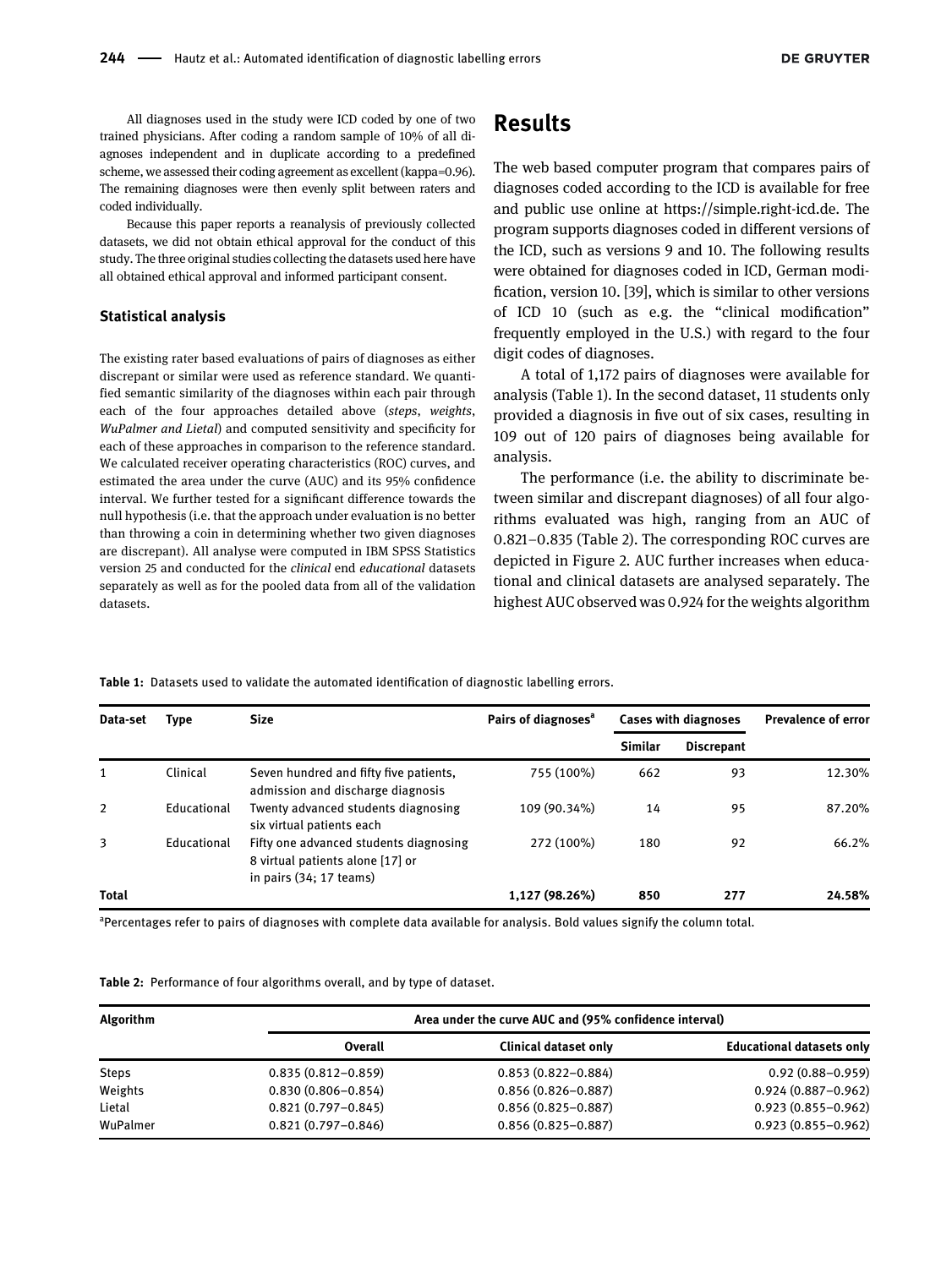applied to the educational datasets. No AUC was below 0.82 [\(Table 2\)](#page-3-1).

All four investigated algorithms calculate continuous values, such as the number of steps required within the ICD taxonomy to get from one diagnosis to another. Conversion of these numerical values into a dichotomous decision (i.e. discrepant or similar) requires a cut-off value, below which two diagnoses are classified as similar and above which they are classified as discrepant (Note that this statement is only true for the algorithms steps and weights, where smaller numbers indicate higher similarity. For WuPalmer and Lietal, larger numbers indicate higher similarity. Consequently, for the latter two algorithms, the cut off represents the value below which two diagnoses are classified as discrepant). [Table 3](#page-5-0) allows to choose appropriate cut-off values based on a choice of sensitivity (or specificity). [Tables S1 and S2](#page-8-8) in the Supplementary Material provide similar cut off values for clinical and educational datasets separately.

### **Discussion**

"Improving the diagnostic process […] represents a moral, professional, and public health imperative." [\[11\]](#page-7-4) At present,

however, "our health care systems are unable to systemically measure diagnostic performance […], which limits the ability to quantify performance and guide improvements" [\[40\]](#page-8-9). Furthermore, because diagnostic error is rarely measured outside of research studies, we may underestimate the magnitude of the problem. In effect, health care organizations do not have insights into the diagnostic quality they provide, and quality improvement initiatives lack measures of their efficacy and efficiency. The approach presented here represents a step towards routine measurement of diagnostic labelling errors at a systemic level and scale.

In this study, we present and validate an approach that allows to automatically identify diagnostic labelling errors from routinely available healthcare data, namely ICD coded diagnoses. The approach performs quite well when compared to human classifications of diagnostic labelling errors, resulting in an AUC ranging from 0.821 to 0.924. Its performance is largely independent of the prevalence of labelling error in the data evaluated, which ranged from 12.3% in the clinical to 87.2% in one of the educational the datasets used for validation. Furthermore, it can be applied to datasets of any size, and the sensitivity (or specificity) for the identification of diagnostic labelling errors can be tailored to the specific task at hand. Manual identification of diagnostic labelling errors would only allow to adjust



<span id="page-4-0"></span>Figure 2: Sensitivity and specificity to identify diagnostic labelling errors, by algorithm and type of dataset.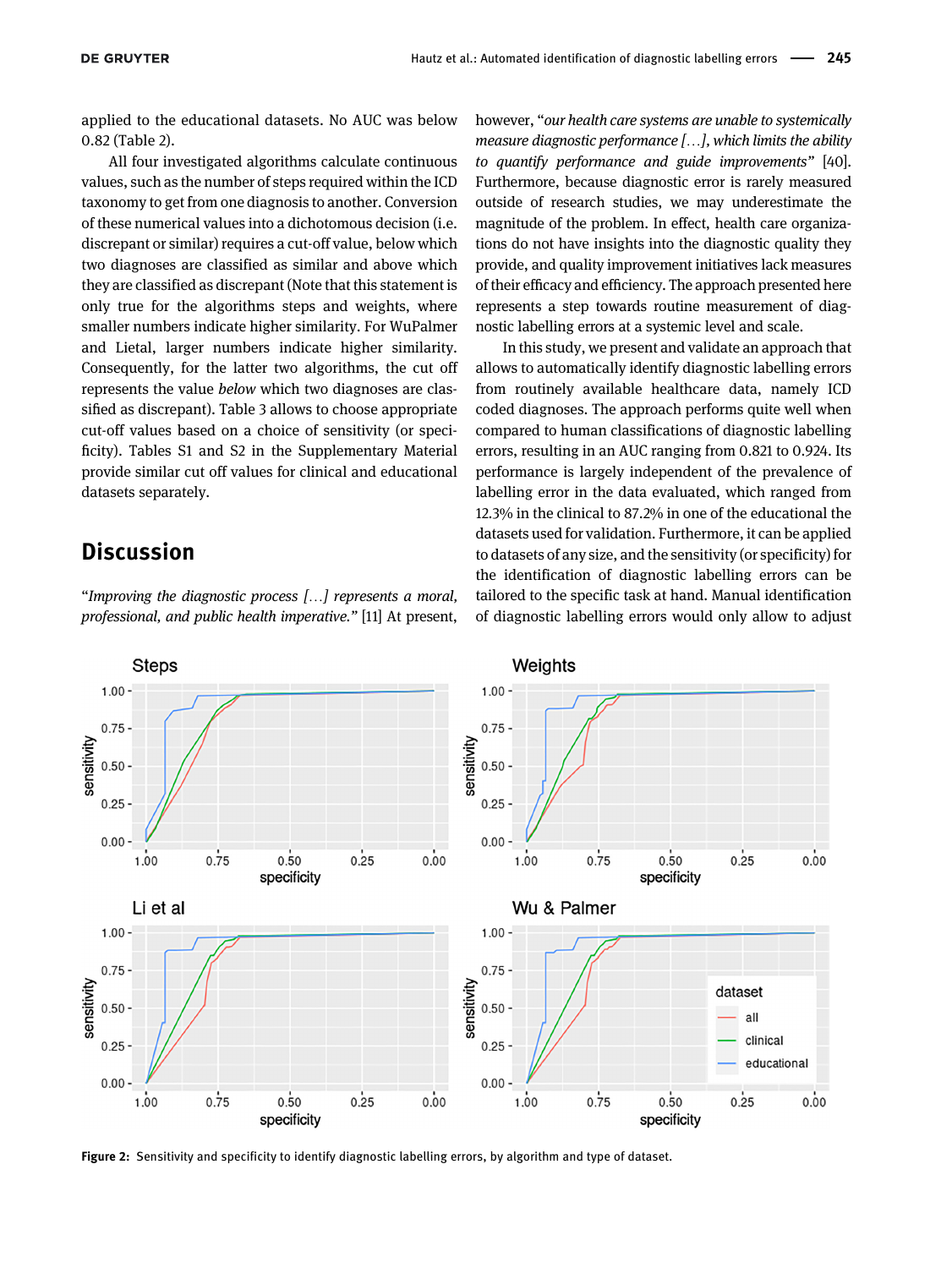| <b>Sensitivity</b> | <b>Specificity</b> | Classify as discrepant if larger or equal to |         | Classify as discrepant if smaller or equal to |         |  |
|--------------------|--------------------|----------------------------------------------|---------|-----------------------------------------------|---------|--|
|                    |                    | <b>Steps</b>                                 | Weights | WuPalmer                                      | Lietal  |  |
| 0.00               | 1.00               | 11.00                                        | 26.00   | $-1.00$                                       | $-1.00$ |  |
| 0.01               | 1.00               | 9.50                                         | 24.85   |                                               |         |  |
| 0.08               | 0.97               | 8.50                                         | 24.55   |                                               |         |  |
| 0.38               | 0.88               | 7.50                                         | 23.65   |                                               |         |  |
| 0.51               | 0.80               |                                              | 12.85   | 0.1                                           |         |  |
| 0.51               | 0.81               |                                              | 17.80   |                                               | 0.05    |  |
| 0.66               | 0.80               | 6.50                                         |         |                                               |         |  |
| 0.67               | 0.80               |                                              | 12.55   | 0.24                                          | 0.15    |  |
| 0.80               | 0.78               | 5.50                                         | 11.65   | 0.27                                          | 0.18    |  |
| 0.82               | 0.76               |                                              | 11.4    | 0.31                                          | 0.22    |  |
| 0.83               | 0.76               | 4.50                                         | 5.85    | 0.42                                          | 0.28    |  |
| 0.89               | 0.73               | 3.50                                         | 4.65    | 0.54                                          | 0.44    |  |
| 0.91               | 0.71               | 2.50                                         | 1.95    | 0.71                                          | 0.60    |  |
| 0.97               | 0.67               | 0.50                                         | 0.45    | 0.93                                          | 0.89    |  |
| 1.00               | 0.00               | $-1.00$                                      | $-1.00$ | 2.00                                          | 2.00    |  |

<span id="page-5-0"></span>Table 3: Cut-off values for all for algorithms to achieve a given sensitivity (or specificity).

sensitivity or specificity to a given purpose, if raters graded the amount of discrepancy, e.g. using Likert scales, which would further add to their workload. Thus, most studies of diagnostic labelling errors employ dichotomous ratings instead (see e.g. Refs. [[4,](#page-7-1) 21–[23](#page-7-14)]). However, adjusting sensitivity (or specificity) to the studies purpose may be beneficial. For example, when used as a trigger in clinical quality assurance or research into diagnostic error in a clinical setting, one would most likely prioritize sensitivity over specificity, in order to identify all cases with potential for improvements. In summative assessments however (i.e. assessments resulting in pass or fail decisions), one could argue that coding of diagnostic labelling errors should prioritize specificity over sensitivity to support defensible fail decisions.

Because of the wide spread use of Grabers' definition of a diagnostic error as "a diagnosis that was unintentionally delayed  $[\dots]$ , wrong  $[\dots]$ , or missed  $[\dots]$ , as judged from the eventual appreciation of more definitive information", [\[16\]](#page-7-9) diagnostic errors are conceptualized as a discrepancy between a first and a more definitive diagnosis across a wide range of research and applications. This makes our approach applicable to many fields, from routine quality assurance to decision-making research, and from the evaluation of decision support systems to the scoring of assessments.

Our approach complements existing methods used in research into diagnostic error. The limitations of rater based assessments of diagnostic error, including hindsight-, and outcome bias [\[25\]](#page-7-18), limited rater agreement [[4,](#page-7-1) [25,](#page-7-18) [26\]](#page-7-19) and their limitation to small sample sizes have been pointed out in the introduction. None of these shortcomings applies to the approach suggested here. It should however be noted that simply only identifying a discrepancy between two diagnostic labels is insufficient to identify an underlying diagnostic process error. Instead, a discrepancy between diagnostic labels should be interpreted as a trigger to review the case in more detail to identify potentially preventable process errors and because a discrepancy between a first and a later diagnostic label may also result from disease evolution, or development of a secondary complication. Such discrepancies may not represent an error (not even a labelling error) at all. To account for these problems, combining our automated identification of diagnostic labelling errors with approaches such as the Symptom-Disease Pair Analysis of Diagnostic Error (SPADE) may improve the specificity of our trigger: in brief, SPADE looks out for "well-known diagnostic error dyads" such as dizziness – stroke or back pain – aortic aneurysm [\[41\]](#page-8-10). Limiting comparison of diagnostic labels with our approach to those labels that share a common symptom or chief complaint may potentially flag more diagnostic discrepancies as a labelling error where an underlying process error can be identified.

In general, electronic trigger tools watch out for predefined signals in electronic health records, indicative of diagnostic error or of suboptimal diagnostic performance [[42\]](#page-8-11). Triggers can be generic (such as unscheduled revisits or visits followed by an unplanned hospitalization within a specified time frame [[17\]](#page-7-10)) or disease specific (such as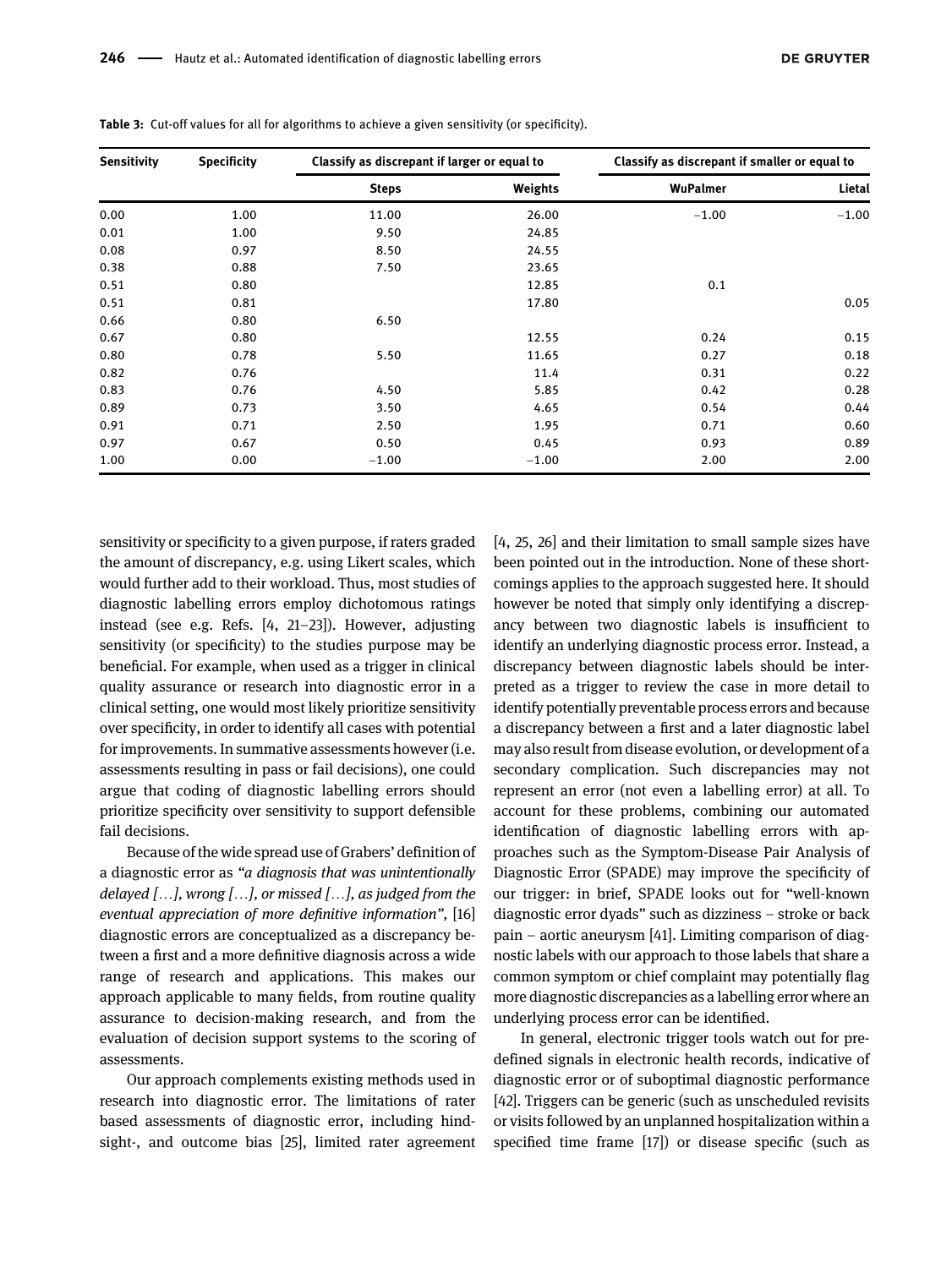screening for abnormal prostate-specific antigen (PSA) measurements without a timely follow-up action [\[19\]](#page-7-12)). Such trigger tools can be applied to very large datasets and substantially reduce the number of cases to then manually check for diagnostic process error (e.g. from 292,587 records screened to 426 abnormal PSA measurements without follow-up [\[19](#page-7-12)]). However, manual work-up of the cases identified is still required. While the extent to which these triggers are associated with missed diagnostic opportunities (or process errors) has been established for the two aforementioned triggers [[17](#page-7-10)], similar work on the predictive value of labelling discrepancies remains to be done. Nevertheless, diagnostic labelling errors have been associated with adverse outcomes such as increased mortality or length of hospital stay before [\[4](#page-7-1), [21,](#page-7-14) [22](#page-7-15), [43\]](#page-8-12), likely because it ultimately is the diagnostic label assigned to a patient that determines (in-)adequate therapy and prognosis [\[13\]](#page-7-6).

Researchers and quality managers who consider to use the approach and/or program presented here can easily validate it for their specific purpose, provided they do possess a dataset for validation, i.e. containing a reference classification against which to evaluate the approach and program. By running their datasets of pairs of ICD coded diagnoses through the web based program provided at [https://simple.right-icd.de,](https://simple.right-icd.de/) they can not only calculate the AUC the different algorithms achieve for their validation datasets, but can also determine cutoff values to achieve a given sensitivity (or specificity) for their specific classification task. Publication of their findings can help to empirically determine the use cases for which the suggested approach and program is suitable and where reasonable borders of its applicability are. In addition, such revalidation attempts may help to identify differences between the four different algorithms evaluated here and implemented on the project website. In the three datasets used in the current study, all four algorithms performed remarkably similar. We do not see any operational advantage of one over the other, but would recommend to use the steps algorithm as a default, simply because it is the least complicated and most comprehensible approach.

### Limitations

The approach presented in this paper and its validation have several limitations, which warrant consideration.

First, the approach is limited to datasets of pairs of diagnoses, of which one should be more certain, of better quality or otherwise superior than the other is.

Second, currently the program is limited to comparing pairs of single diagnoses. In theory, the approach can be applied to the comparison of two sets of one to many diagnoses each, and we are currently developing the program to account for that scenario. However, definition of a reference standard and thus validation become much more complex (and much less certain) in that scenario.

Third, the program is currently limited to the comparison of pairs of diagnoses coded in any of the more recent versions of ICD, making it susceptible to all the limitations that are inherent to ICD coding, and requiring ICD coding of all diagnoses to start with.

Last, we only validated our approach and program on medical cases. Weather our approach also works in e.g. neurological or paediatric cases remains to be tested. As pointed out above, researchers in possession of an ICD coded set of pair of diagnoses from any field can easily check the performance of our approach online.

### Conclusions

In comparison to the reference standard, the trigger system developed to automatically identify diagnostic labelling error from routine health care data performs excellent, and is unaffected by the reference standards' limitations. It is however only applicable to cases with pairs of diagnoses, of which one must be better, more accurate or otherwise superior than the other, reflecting the prevalent definition of a diagnostic labeling errors in medicine.

Acknowledgments: We would like to thank the editor of this paper, Dr. Hardeep Singh, and two anonymous reviewers for their constructive comments on a previous version of this paper.

Research funding: Funded by the Swiss National Science Foundation under grant number 187284, The digital diagnostician: how information technology affects medical diagnoses.

Author contributions: All authors have accepted responsibility for the entire content of this manuscript and approved its submission.

Competing interests: WEH has received research funding from the European Union, the Swiss National Science foundation, Zoll foundation, Dräger Medical Germany, Mundipharma Research UK, MDI International Australia, Roche Diagnostics Germany, all outside the submitted work. WEH has provided paid consultancies to AO foundation Switzerland, MDI International Australia,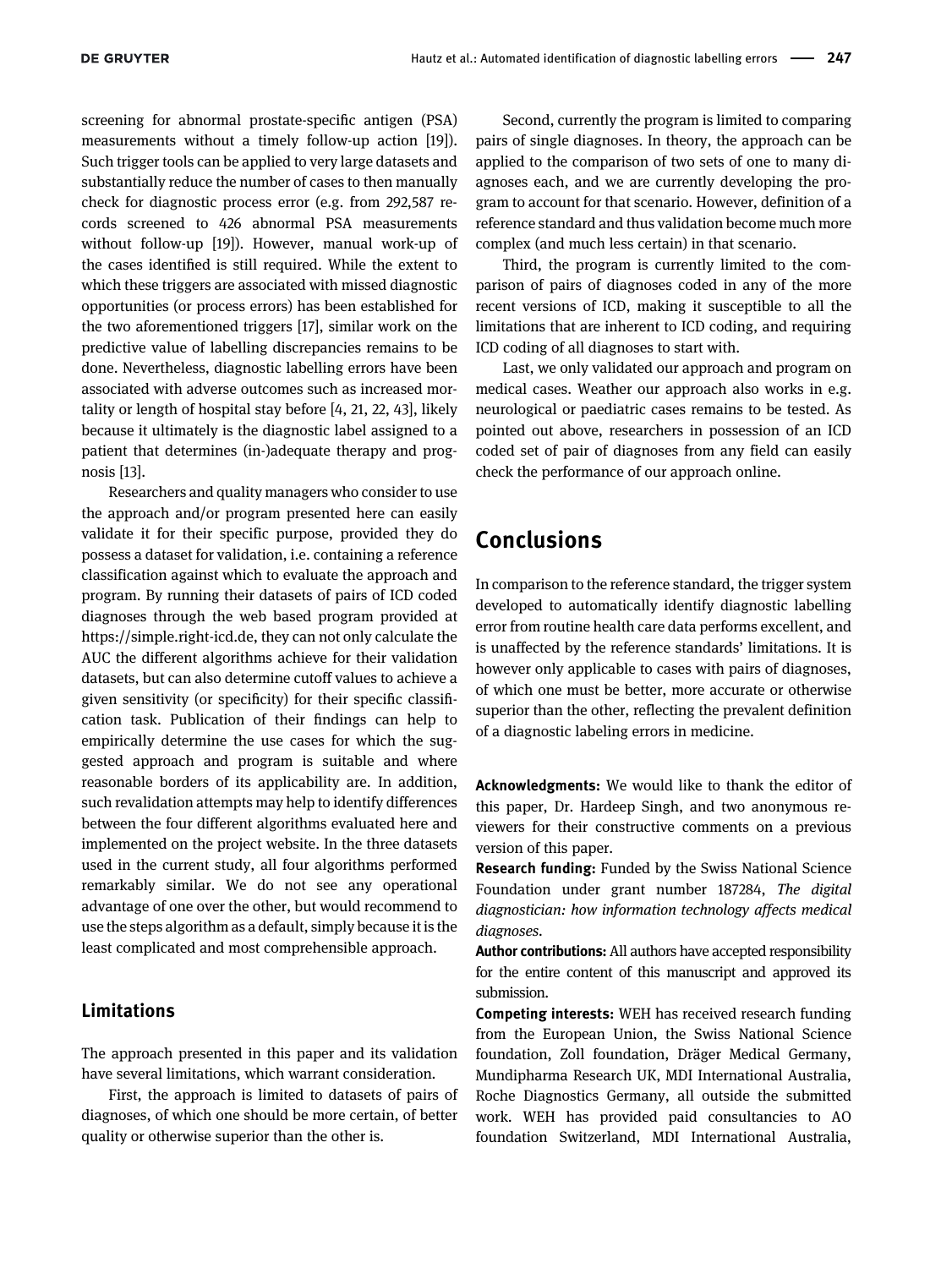outside the submitted work. WEH has received financial support for a congress he chaired from EBSCO Germany, Isabel Healthcare UK, Mundipharma Medical Switzerland, VisualDx USA, all outside the submitted work.

Informed consent: Not applicable.

Ethical approval: Not applicable.

Data availability: The datasets analysed for validation of the proposed algorithm stem from previously published studies and are available from the authors of the original publications.

## References

- <span id="page-7-0"></span>1. Balogh EP, Miller BT, Ball JR, editors. Improving diagnosis in health care [Internet]. Washington, D.C.: National Academies Press; 2015. <http://www.nap.edu/catalog/21794> [Cited 28 Apr 2017].
- 2. Leape LL, Brennan TA, Laird N, Lawthers AG, Localio AR, Barnes BA, et al. The nature of adverse events in hospitalized patients. Results of the Harvard Medical Practice Study II. N Engl J Med 1991;324:377–84.
- 3. Thomas EJ, Studdert DM, Burstin HR, Orav EJ, Zeena T, Williams EJ, et al. Incidence and types of adverse events and negligent care in Utah and Colorado. Med Care 2000;38:261–71.
- <span id="page-7-1"></span>4. Hautz WE, Kämmer JE, Hautz SC, Sauter TC, Zwaan L, Exadaktylos AK, et al. Diagnostic error increases mortality and length of hospital stay in patients presenting through the emergency room. Scand J Trauma Resuscitation Emerg Med 2019;27:54.
- 5. Graber M. Diagnostic errors in medicine: a case of neglect. Joint Comm J Qual Patient Saf 2005;31:106–13.
- 6. Newman-Toker DE. Diagnostic errors—the next frontier for patient safety. J Am Med Assoc 2009;301:1060.
- <span id="page-7-2"></span>7. Brown TW, McCarthy ML, Kelen GD, Levy F. An epidemiologic study of closed emergency department malpractice claims in a national database of physician malpractice insurers. Acad Emerg Med 2010;17:553–60.
- 8. Schaffer AC, Jena AB, Seabury SA, Singh H, Chalasani V, Kachalia A. Rates and characteristics of paid malpractice claims among US physicians by specialty, 1992–2014. JAMA Intern Med 2017;177:710.
- 9. Kachalia A, Gandhi TK, Puopolo AL, Yoon C, Thomas EJ, Griffey R, et al. Missed and delayed diagnoses in the emergency department: a study of closed malpractice claims from 4 liability insurers. Ann Emerg Med 2007;49:196–205.
- <span id="page-7-3"></span>10. Weeks WB, Foster T, Wallace AE, Stalhandske E. Tort claims analysis in the veterans health administration for quality improvement. J Law Med Ethics 2001;29:335–45.
- <span id="page-7-4"></span>11. Committee on Diagnostic Error in Health Care, Board on Health Care Services, Institute of Medicine, The National Academies of Sciences, Engineering, and Medicine. Improving diagnosis in health care. In: Balogh EP, Miller BT, Ball JR, editors. Improving diagnosis in health care [Internet]. Washington, D.C.: National Academies Press; 2015.<http://www.nap.edu/catalog/21794> [Cited 28 Apr 2017].
- <span id="page-7-5"></span>12. Newman-Toker DE. A unified conceptual model for diagnostic errors: underdiagnosis, overdiagnosis, and misdiagnosis. Diagnosis (Berl). 2014;1:43–8.
- <span id="page-7-6"></span>13. Hautz WE. When I say … diagnostic error. Med Educ 2018;52: 896–7.
- <span id="page-7-7"></span>14. Lyratzopoulos G, Vedsted P, Singh H. Understanding missed opportunities for more timely diagnosis of cancer in symptomatic patients after presentation. Br J Cancer 2015;112:S84–91.
- <span id="page-7-8"></span>15. Singh H, Giardina TD, Meyer AND, Forjuoh SN, Reis MD, Thomas EJ. Types and origins of diagnostic errors in primary care settings. JAMA Intern Med 2013;173:418–25.
- <span id="page-7-9"></span>16. Graber ML, Franklin N, Gordon R. Diagnostic error in internal medicine. Arch Intern Med 2005;165:1493.
- <span id="page-7-10"></span>17. Singh H, Giardina TD, Forjuoh SN, Reis MD, Kosmach S, Khan MM, et al. Electronic health record-based surveillance of diagnostic errors in primary care. BMJ Qual Saf 2012;21:93–100.
- <span id="page-7-11"></span>18. Singh H. Editorial: helping health care organizations to define diagnostic errors as missed opportunities in diagnosis. Joint Comm J Qual Patient Saf 2014;40:99–101.
- <span id="page-7-12"></span>19. Murphy DR, Laxmisan A, Reis BA, Thomas EJ, Esquivel A, Forjuoh SN, et al. Electronic health record-based triggers to detect potential delays in cancer diagnosis. BMJ Qual Saf 2014;23:8–16.
- <span id="page-7-13"></span>20. Berner ES, Graber ML. Overconfidence as a cause of diagnostic error in medicine. Am J Med 2008;121(5 Suppl):S2–23.
- <span id="page-7-14"></span>21. Johnson T, McNutt R, Odwazny R, Patel D, Baker S. Discrepancy between admission and discharge diagnoses as a predictor of hospital length of stay. J Hosp Med 2009;4:234–9.
- <span id="page-7-15"></span>22. Eames J, Eisenman A, Schuster RJ. Disagreement between emergency department admission diagnosis and hospital discharge diagnosis: mortality and morbidity. Diagnosis (Berl). 2016;3:23–30.
- <span id="page-7-16"></span>23. McNutt R, Johnson T, Kane J, Ackerman M, Odwazny R, Bardhan J. Cost and quality implications of discrepancies between admitting and discharge diagnoses. Qual Manag Health Care 2012;21:220–7.
- <span id="page-7-17"></span>24. Battle RM, Pathak D, Humble CG, Key CR, Vanatta PR, Hill RB, et al. Factors influencing discrepancies between premortem and postmortem diagnoses. J Am Med Assoc 1987;258:339–44.
- <span id="page-7-18"></span>25. Zwaan L, Monteiro S, Sherbino J, Ilgen J, Howey B, Norman G. Is bias in the eye of the beholder? A vignette study to assess recognition of cognitive biases in clinical case workups. BMJ Qual Saf 2017;26:104–10.
- <span id="page-7-19"></span>26. Sauter TC, Capaldo G, Hoffmann M, Birrenbach T, Hautz SC, Kämmer JE, et al. Non-specific complaints at emergency department presentation result in unclear diagnoses and lengthened hospitalization: a prospective observational study. Scand J Trauma Resuscitation Emerg Med 2018;26:60.
- <span id="page-7-20"></span>27. Kämmer JE, Hautz WE, März M. Self-monitoring accuracy does not increase throughout undergraduate medical education. Med Educ 2020;54:320–7.
- 28. Mamede S, Hautz WE, Berendonk C, Hautz SC, Sauter TC, Rotgans JI, et al. Think twice: effects of returning to the case to reflect upon the initial diagnosis on diagnostic accuracy. Acad Med 2020;95:1223–9.
- 29. Hautz WE, Schubert S, Schauber SK, Kunina‐Habenicht O, Hautz SC, Kämmer JE, et al. Accuracy of self‐monitoring: does experience, ability or case difficulty matter? Med Educ 2019;53: 735–44.
- 30. Hautz WE, Kammer JE, Schauber SK, Spies CD, Gaissmaier W. Diagnostic performance by medical students working individually or in teams. J Am Med Assoc 2015;313:303–4.
- <span id="page-7-21"></span>31. Riches N, Panagioti M, Alam R, Cheraghi-Sohi S, Campbell S, Esmail A, et al. The effectiveness of electronic differential diagnoses (DDX) generators: a systematic review and metaanalysis. Schmidt RL, editor. PLoS One 2016;11:e0148991.